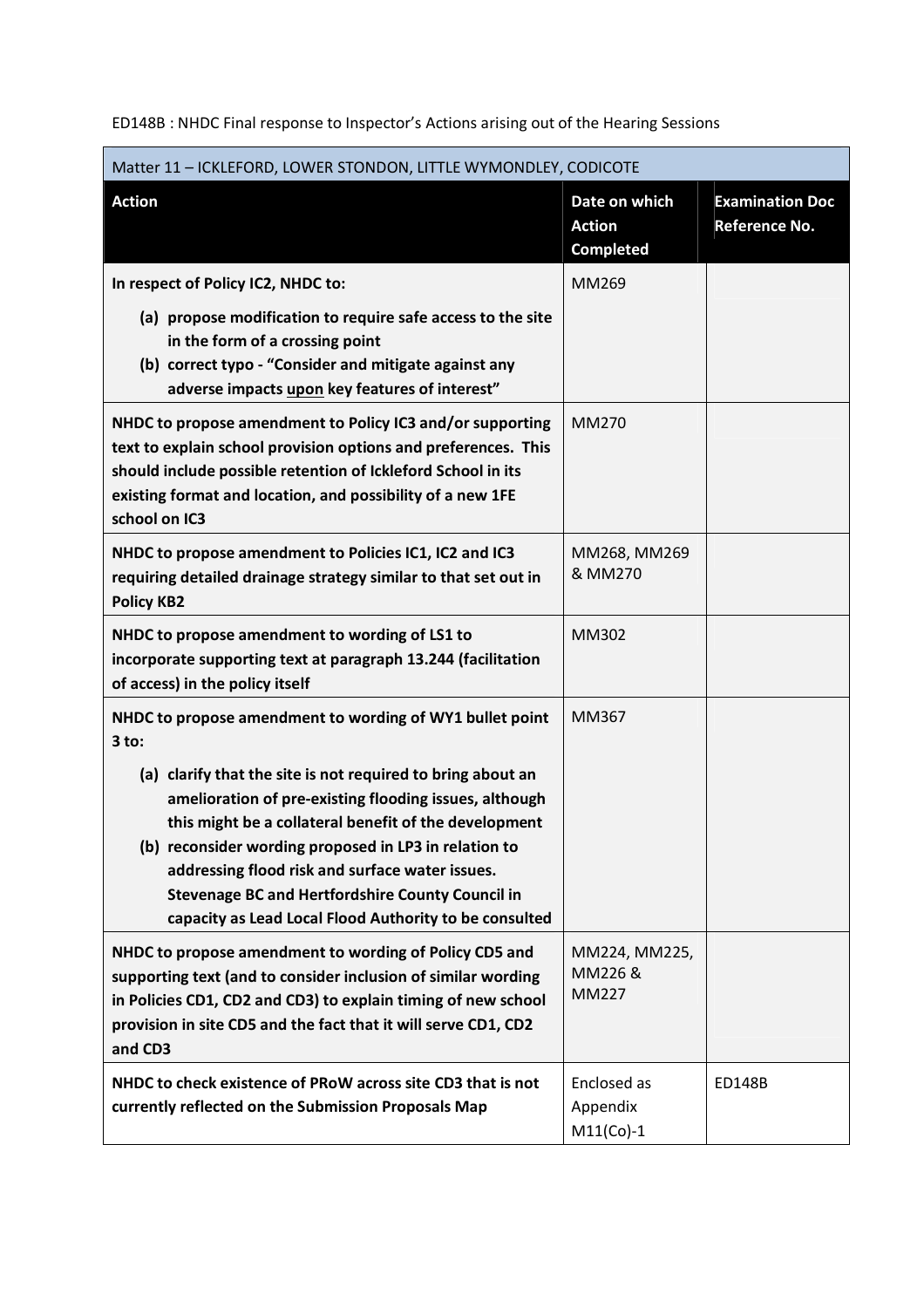| Matter 11 - ICKLEFORD, LOWER STONDON, LITTLE WYMONDLEY, CODICOTE                                                                                          |                                   |                                                |  |
|-----------------------------------------------------------------------------------------------------------------------------------------------------------|-----------------------------------|------------------------------------------------|--|
| <b>Action</b>                                                                                                                                             | Date on which<br>Action           | <b>Examination Doc</b><br><b>Reference No.</b> |  |
|                                                                                                                                                           | <b>Completed</b>                  |                                                |  |
| NHDC to insert wording proposed at paragraph 6 of NHDC<br>Codicote statement into Policies CD1, CD2, CD3 and CD5<br>themselves instead of supporting text | MM224, MM225,<br>MM226 &<br>MM227 |                                                |  |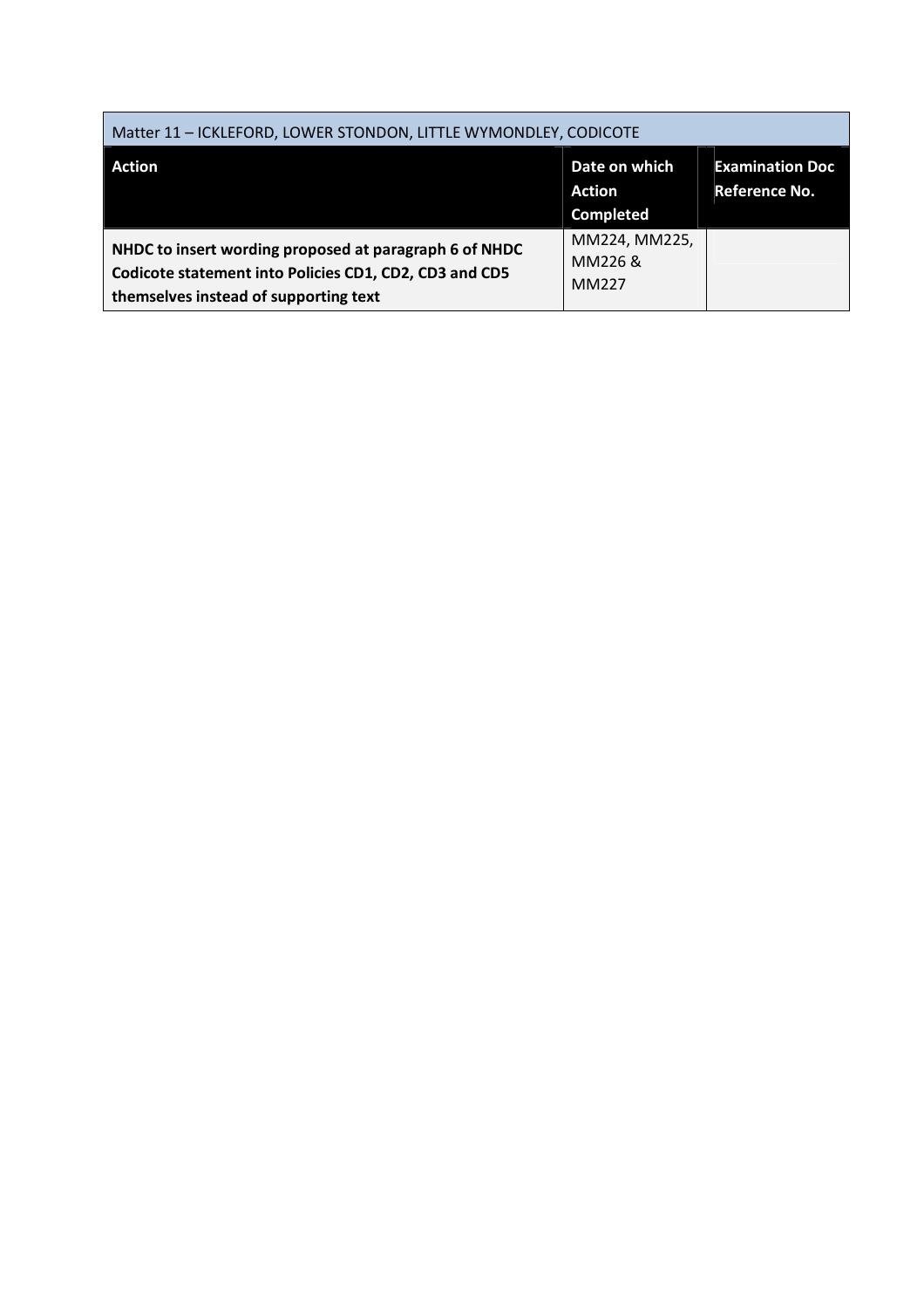**Appendix M11 (Co) – 1** 

**ED148B : Note on Public Rights of Way at site CD3**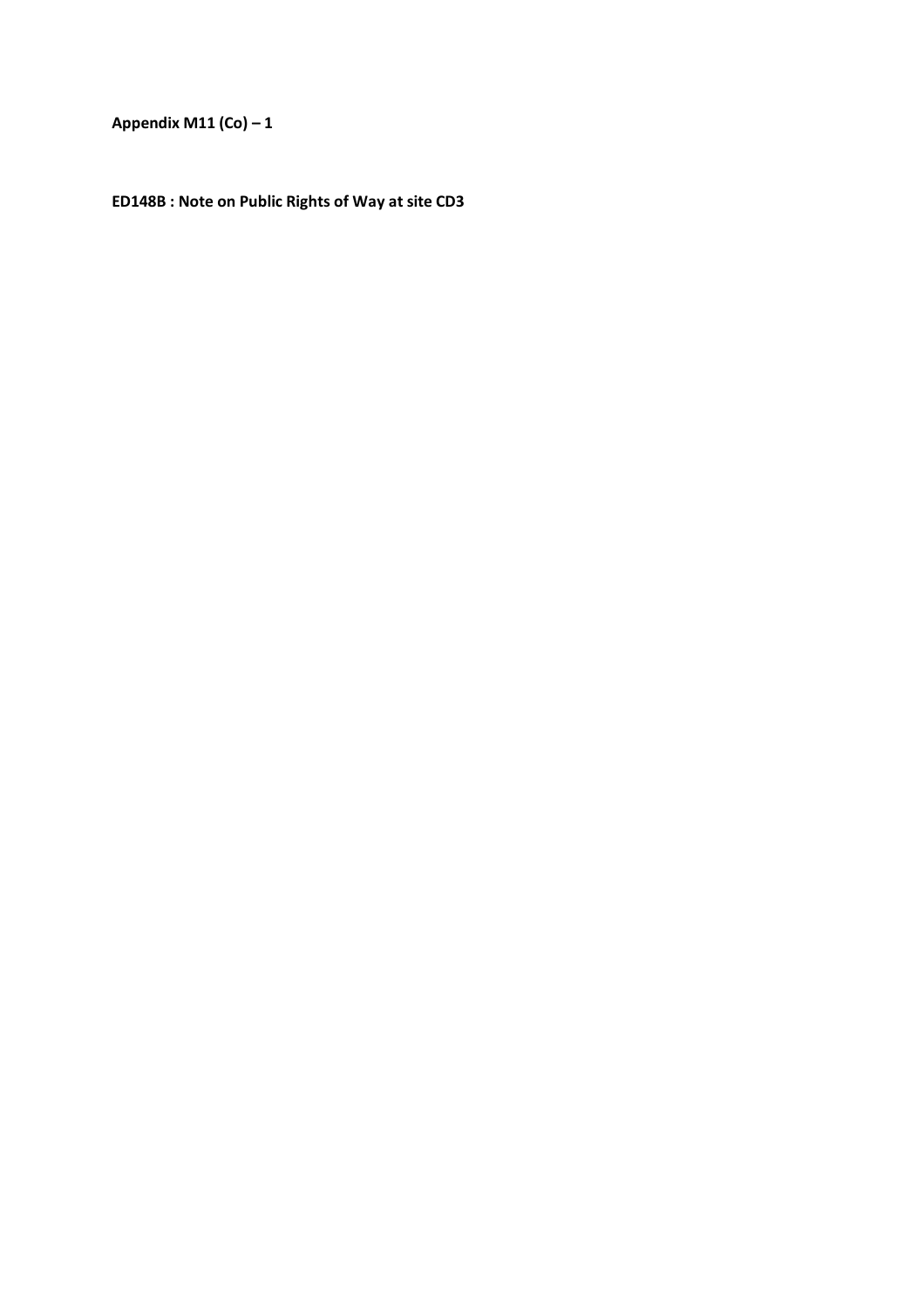#### NORTH HERTFORDSHIRE DISTRICT COUNCIL LOCAL PLAN EXAMINATION

#### ED148B - Matter 11

# **North Hertfordshire Local Plan Examination Note to Inspector**

# **Public Rights of Way at Site CD3 - Land north of The Close, Codicote.**

- 1. At the Matter 11 hearing session for Codicote on 27 February 2018, Cllr Helena Gregory of Codicote Parish Council made reference to a reinstated Public Right of Way (PRoW) footpath at site CD3 that was not reflected on the policies map. Following discussion, the following action was specified:
	- NHDC to check existence of PRoW across site CD3 that is not currently reflected on the Submission Proposals Map (ED96, p.2)
- 2. This note clarifies the position.

## Public Rights of Way

- 3. The online Rights of Way Map, hosted by Hertfordshire County Council<sup>1</sup>, shows PRoW 007 running from The Close along the inside of the southern boundary of the site then turning north-eastwards to run along the eastern boundary where it meets PRoW 008.
- 4. PRoW 008 continues to run in a north-easterly direction inside the site boundary while PRoW 007 branches off in a north-north-easterly direction across the site and exiting through the site boundary.
- 5. A screenshot of the on-line map is attached as Appendix 1.
- 6. There are no further Public Rights of Way.
- 7. The landowner has made an application to Hertfordshire County Council to say that they do not intend to dedicate any further public rights across their land other than those that are already recorded<sup>2</sup>.

## The submission Local Plan

8. The Local Plan as submitted makes reference to both Rights of Way in the sitespecific criteria for Site CD3 (LP1, p.153):

 $\overline{a}$ 

<sup>&</sup>lt;sup>1</sup> http://webmaps.hertfordshire.gov.uk/row/row.htm

<sup>2</sup> This can be viewed at https://www.hertfordshire.gov.uk/services/recycling-waste-and-environment/countrysideaccess/rights-of-way/applications-and-how-to-make-them/register-of-landowner-deposits.aspx under "Codicote - Land to the North East of The Close 2017"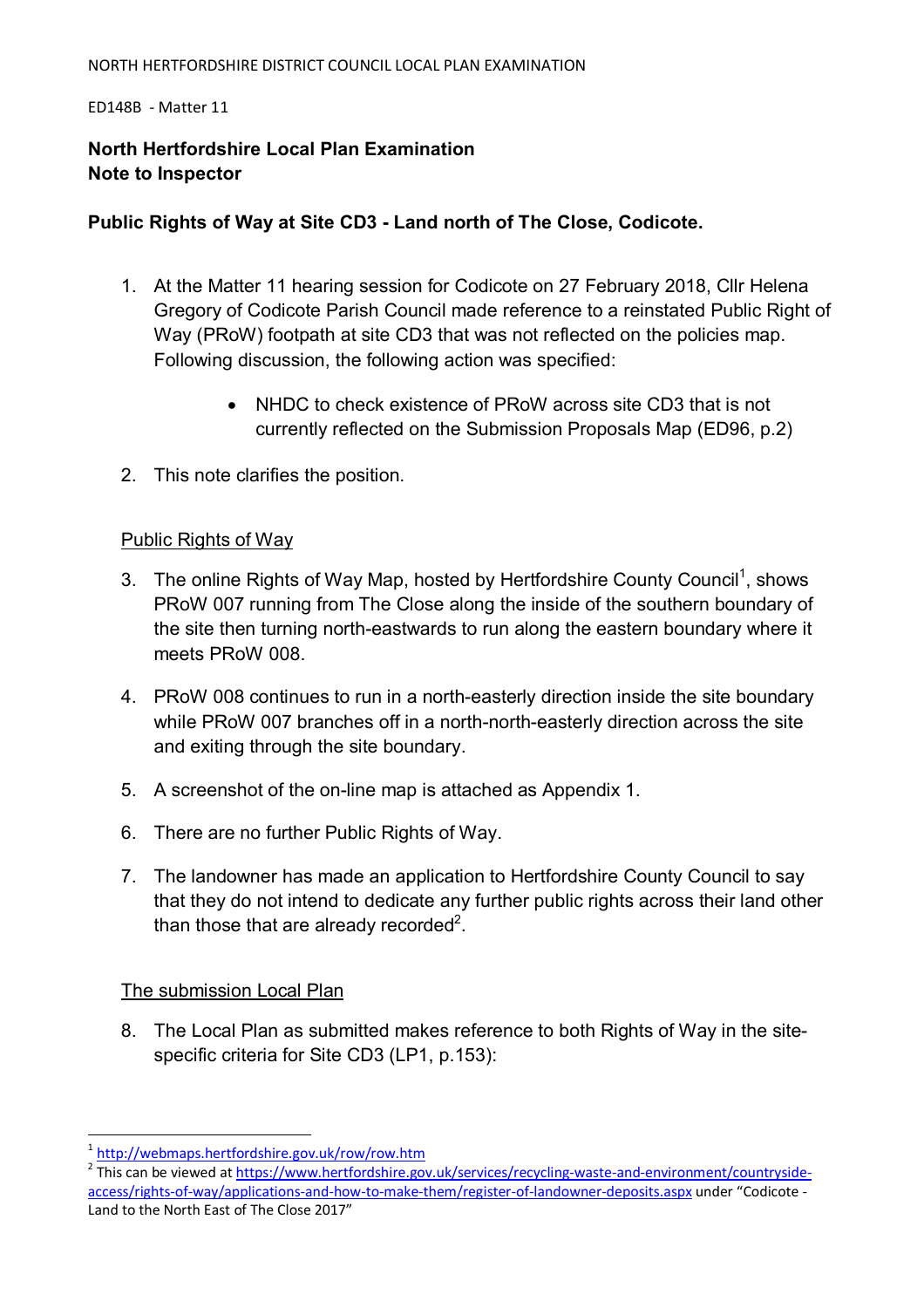*Sensitive incorporation of Footpaths Codicote 007 and 008 as perimeter features around the site and a connection from the High Street to the wider countryside*.

### Policies Map

- 9. The submission Policies Map uses the 1:10,000 Ordnance Survey base map, in accordance with the relevant regulations<sup>3</sup>. This base map is not produced by the District Council who therefore cannot make amendments to it. It does not show all PRoWs or necessarily map those PRoWs in strict accordance with the Definitive Map.
- 10. The base map shows only the broad alignment of a path inset from the southeastern boundary of site CD3. It does not show the precise alignments of either Footpath Codicote 007 or Footpath Codicote 008 over the site.
- 11. However, this does not affect the existing of the Rights of Way shown on the Definitive Map or the consideration of those Rights of Way required by the plan.
- 12. An extract of the submission Policies Map is attached as Appendix 2.

## Evidence at the Examination

- 13. At the examination, Cllr Helena Gregory representing Codicote Parish identified that the landowner had recently reinstated access to an authorised footpath not shown on the plan, including the creation of a gap in the hedge.
- 14. It is understood that Cllr Gregory's reference to "the plan" was to the submission Policies Map.

## Site visit / situation on the ground

- 15. A further site visit has been conducted to clarify the position on the ground. From this, it can be confirmed that:
	- There is a well established footpath leading from the Close around the south-west and south-east perimeter of the site. This appears to correspond to Footpath Codicote 007 as far its junction with Footpath Codicote 008 and then follows the route of the latter.

 3 The Town and Country Planning (Local Planning) (England) Regulations 2012, Regulation 9(1)(a) states that Policies map should be reproduced from, or be based on, an Ordnance Survey Map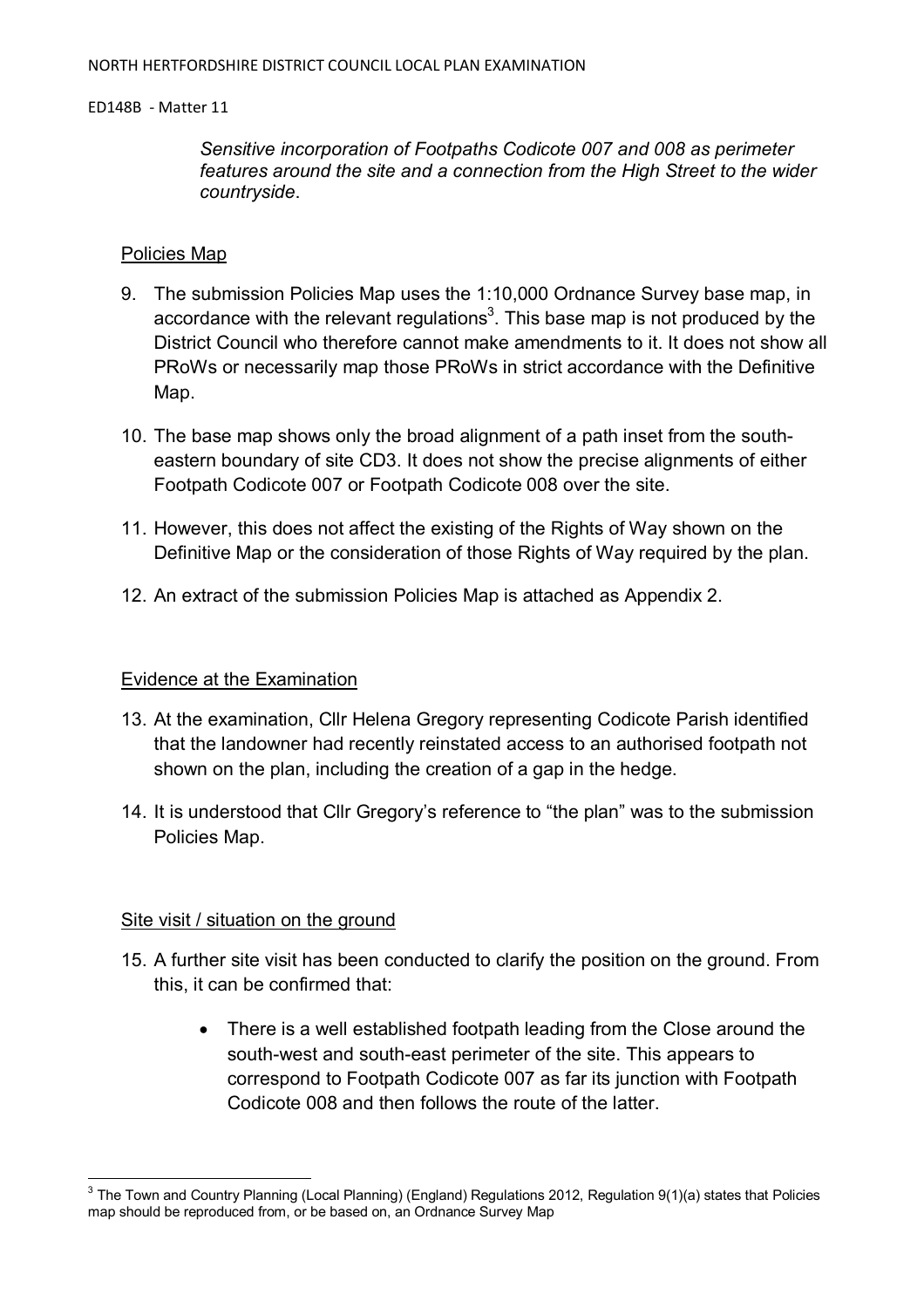- Footpath Codicote 007 immediately beyond the junction with Footpath Codicote 008 is not clearly established on the ground.
- What appears to be a relatively new gap in the hedge and posts have been created / sited along the north-eastern boundary corresponding with the point where Footpath Codicote 007 is shown to exit site CD3 on the Rights of Way map. Cllr Gregory has subsequently confirmed that this gap is the 'reinstated access' referred to at the Hearing Session.
- There are a number of further informal paths / desire lines around and across site CD3. However, these are not Rights of Way.
- There are site notices advertising the landowner application referred to in Paragraph 7 above.
- 16. An annotated photo taken from the approximate location of the junction of Footpaths Codicote 007 and 008 as shown on the Rights of Way Map is attached as Appendix 3.

# Implications for the Plan

17. From the above, it is concluded that:

- There are two recorded Rights of Way across site CD3. These are footpaths Codicote 007 and Codicote 008;
- These are shown on the County Council's Rights of Way map but are not fully reflected on the submission Policies Map;
- The Council cannot amend the Ordnance Survey base map used to create the Policies Map;
- The 'reinstatement' referred to by Cllr Gregory at the hearing session relates to the point where Footpath Codicote 007 exits the site;
- The site-specific criteria for Site CD3 in the submitted Plan correctly refer to both of the Public Rights of Way present within the site.
- 18. Any development of the site will need to address the alignment of both PRoWs within the site and accommodate any access/egress points on the boundary. It is proposed to amend the wording of the 3rd bullet point to clarify that both PRoWs run through the site. Other than that the policy would still stand as the site specific criteria refer to PRoW numbers and not their alignment:

*Sensitive incorporation of Footpaths Codicote 007 and 008 as perimeter features around within the site and providing a connection from the High Street to the wider countryside.*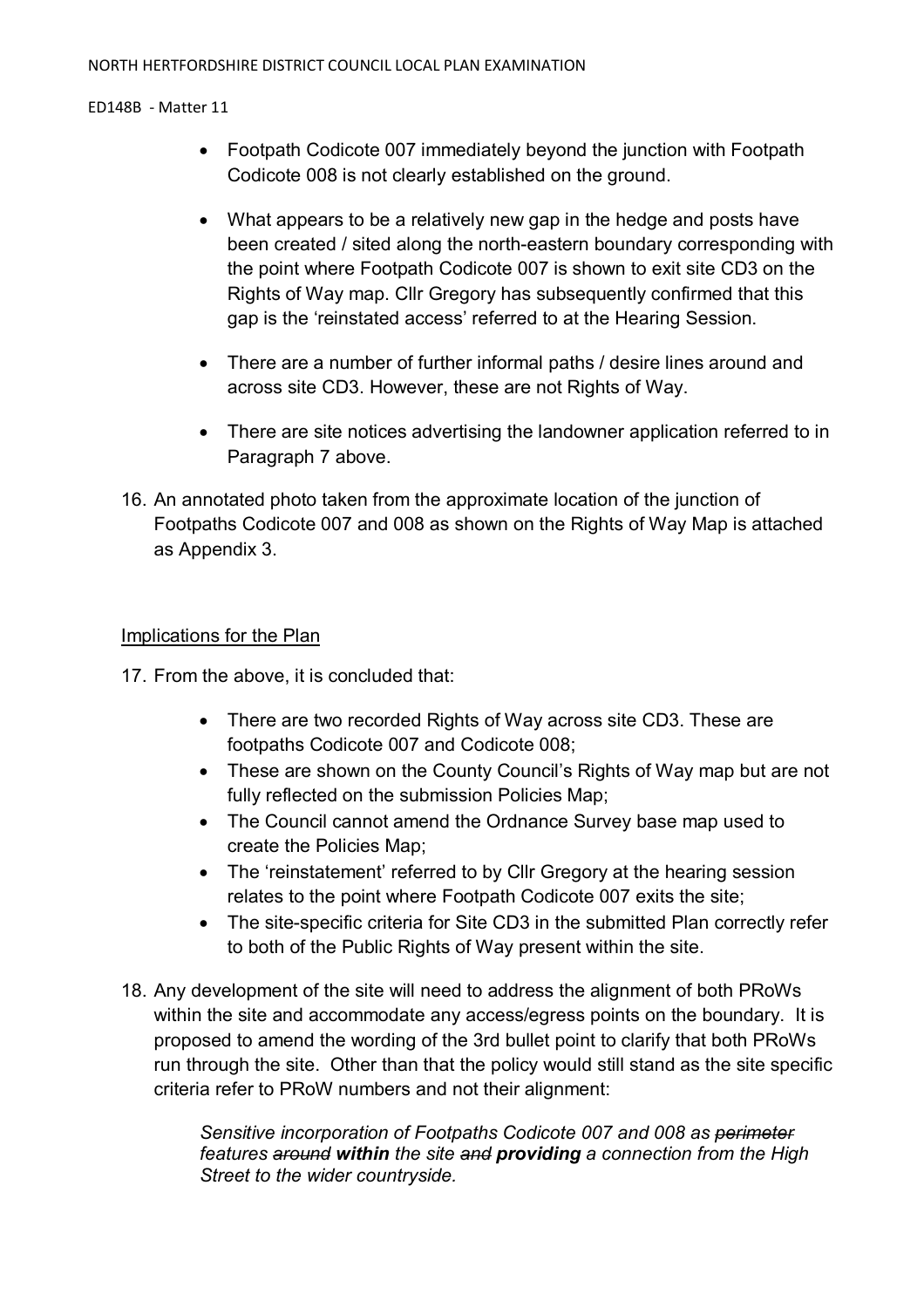

# **Appendix 1 – Screenshot of on-line Rights of Way map**

http://webmaps.hertfordshire.gov.uk/row/row.htm, accessed 26 April 2018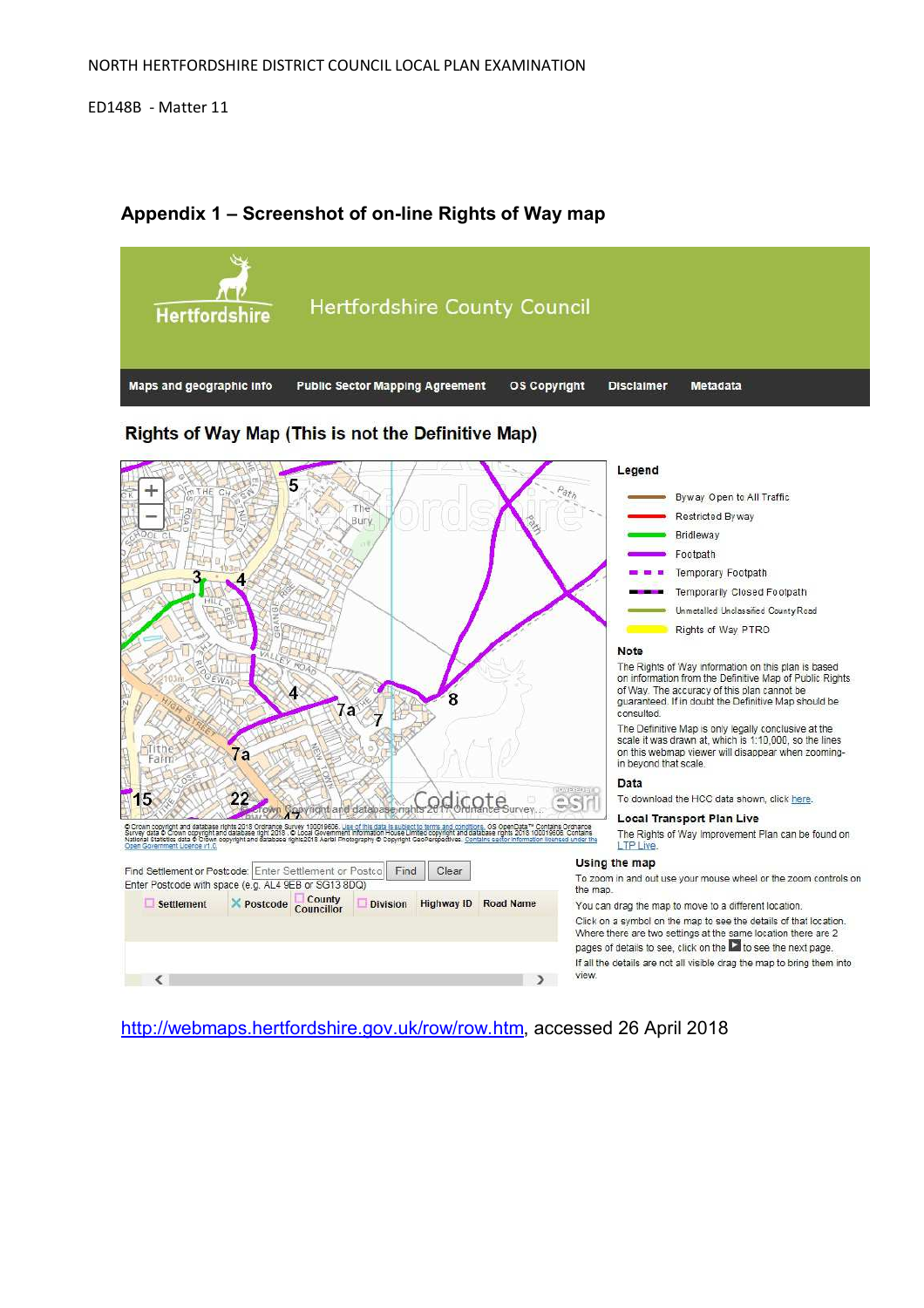

**Appendix 2 – Extract from submission Policies Map**